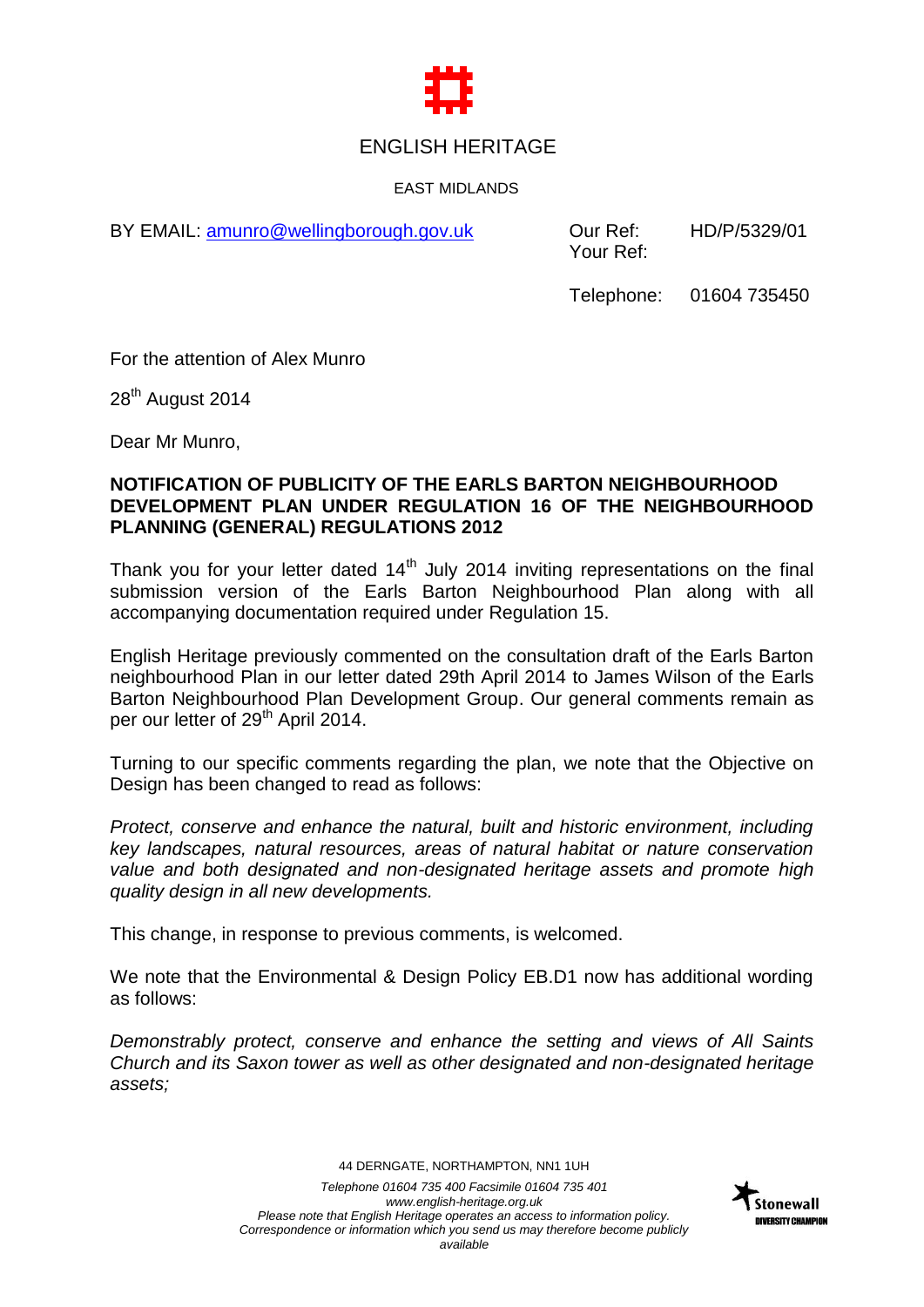This change, in response to previous comments is welcomed. However, in line with our previous comments, we wish to see this section of the policy preceded by text as follows:

*demonstrably protect, conserve and enhance the local character of the surrounding area reinforcing local distinctiveness, drawing on the characterisation of the village and its environment set out in the Earls Barton Conservation Area Appraisal and the Northamptonshire Current Landscape Character Assessment wherever relevant;*

English Heritage notes, that in response to our previous comments, parts of the Conservation Area boundaries are shown on the additional Village Centre Inset at Fig 4. We wish to see the entirety of the Conservation Area boundaries shown on both Figs 3 & 4.

We note that Policy EB.GD1 and EB.D1 now both make reference to local character to provide a consistent terminology between policies in the plan in response to our previous comments. This change is welcomed.

At 6.4, the Justification for the Environmental & Design Policy now refers to the Local List of Heritage Assets Supplementary Planning Document adopted in October 2013 by the Borough Council of Wellingborough. This change, in response to our previous comments, is welcomed. There is a typo in the second sentence of the justification; *principle* is used, when *principal* should be used.

We note that the Justification now includes, within discussion of the character of Earls Barton, references to both designated and non-designated heritage assets. In the case of Earls Barton these include the listed buildings, scheduled monument and conservation area, and areas such as New Barton, which have a particular character resulting from the historic influence of the Boot and Shoe industry. These changes in response to our previous comments are welcomed.

The first paragraph of the Justification section should be amended to read:

*The Parish Council will explore the potential to add additional non-designated heritage assets in the plan area to the Local List of Heritage Assets, where appropriate, in collaboration with the Borough Council.*

Please do not hesitate to contact me if you wish to discuss any of these comments.

Yours sincerely

Mark White Historic Environment Planning Adviser E-mail: mark.white@english-heritage.org.uk

44 DERNGATE, NORTHAMPTON, NN1 1UH

*Telephone 01604 735 400 Facsimile 01604 735 401 www.english-heritage.org.uk Please note that English Heritage operates an access to information policy. Correspondence or information which you send us may therefore become publicly available*